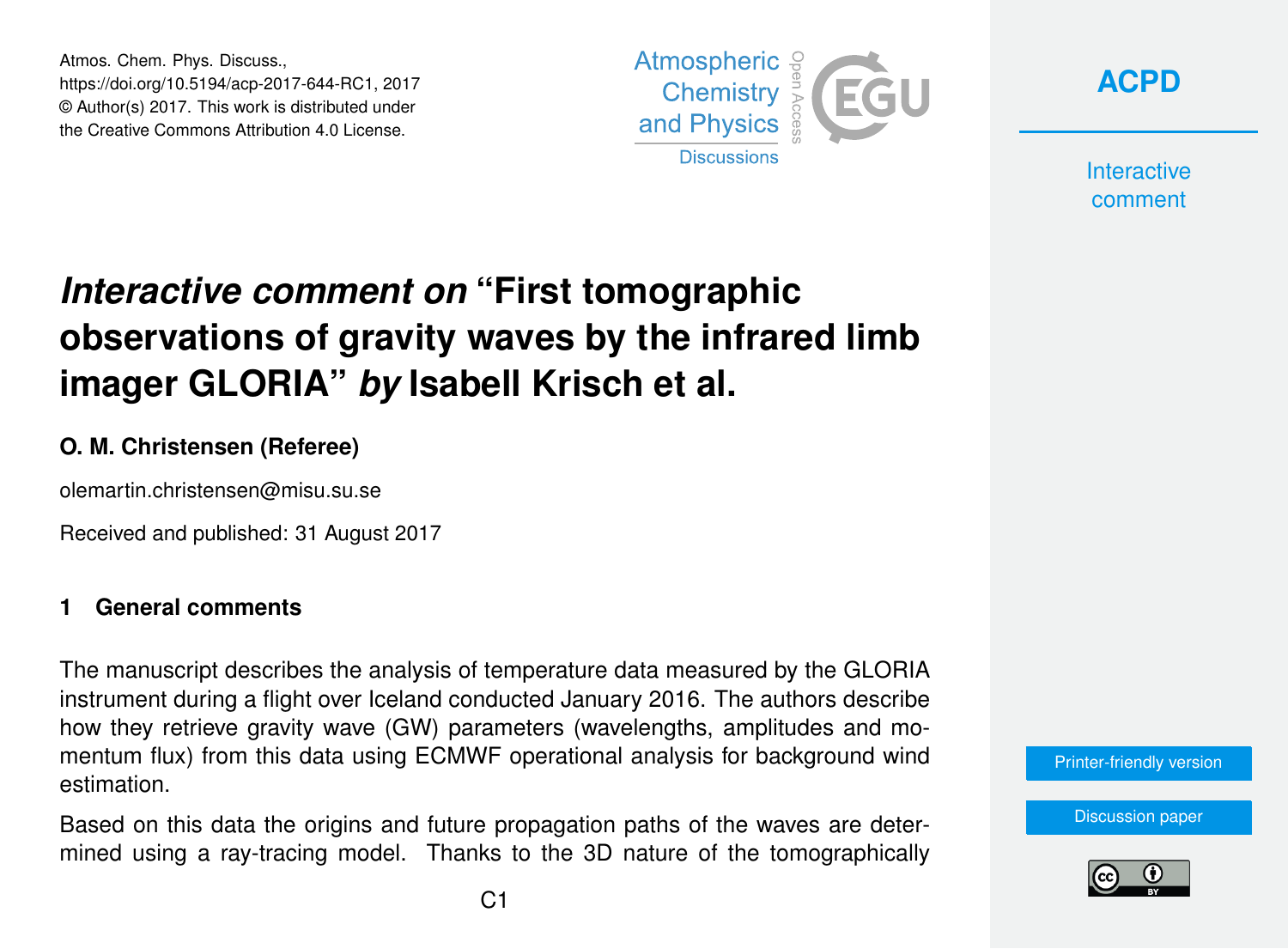retrieved data this can be done with a much higher accuracy than previous studies, illustrating the importance of 3D reconstruction for studying GWs.

Finally the authors comment that the waves measured deposit their momentum at horizontal distances over 1000 km from their origin. They show that the altitude at which this momentum is deposited in their model depends on whether this horizontal transportation is taken into account. This illustrates the importance of this transport for correctly modelling the influence of GWs on the dynamics of the atmosphere.

In general I find that the manuscript is well written, is interesting and that the underlying data and analysis methods (including error analysis) support its conclusions, and thus will recommend its publication with some minor comments/questions from my side.

### **2 Specific comments**

**P4L7:** "As a-priori field  $x_a$  a temperature field from the European Centre for Medium-*Range Weather Forecasts (ECMWF) operational analyses at resolution T1279/L137 was used, which was smoothed in all spatial directions to remove GW signatures."*

What smoothing filter was used (type and fwhm)?

**P4L4:***"The vertical resolution can be defined as the full width at half maximum of the averaging kernel matrix and is around 200 m at an altitude of 11.5 km"*

Are you simply looking at the elements in the row of the AVK matrix corresponding to the grid points directly above the grid-point of the row, or are you collapsing (i.e. performing a summation) the two other dimensions  $(x,y)$  before this FWHM is calculated?

If the first approach is used, some description of the elements located diagonally above and below the grid-point should be included, as these can (in principle at least) **[ACPD](https://www.atmos-chem-phys-discuss.net/)**

**Interactive** comment

[Printer-friendly version](https://www.atmos-chem-phys-discuss.net/acp-2017-644/acp-2017-644-RC1-print.pdf)

[Discussion paper](https://www.atmos-chem-phys-discuss.net/acp-2017-644)